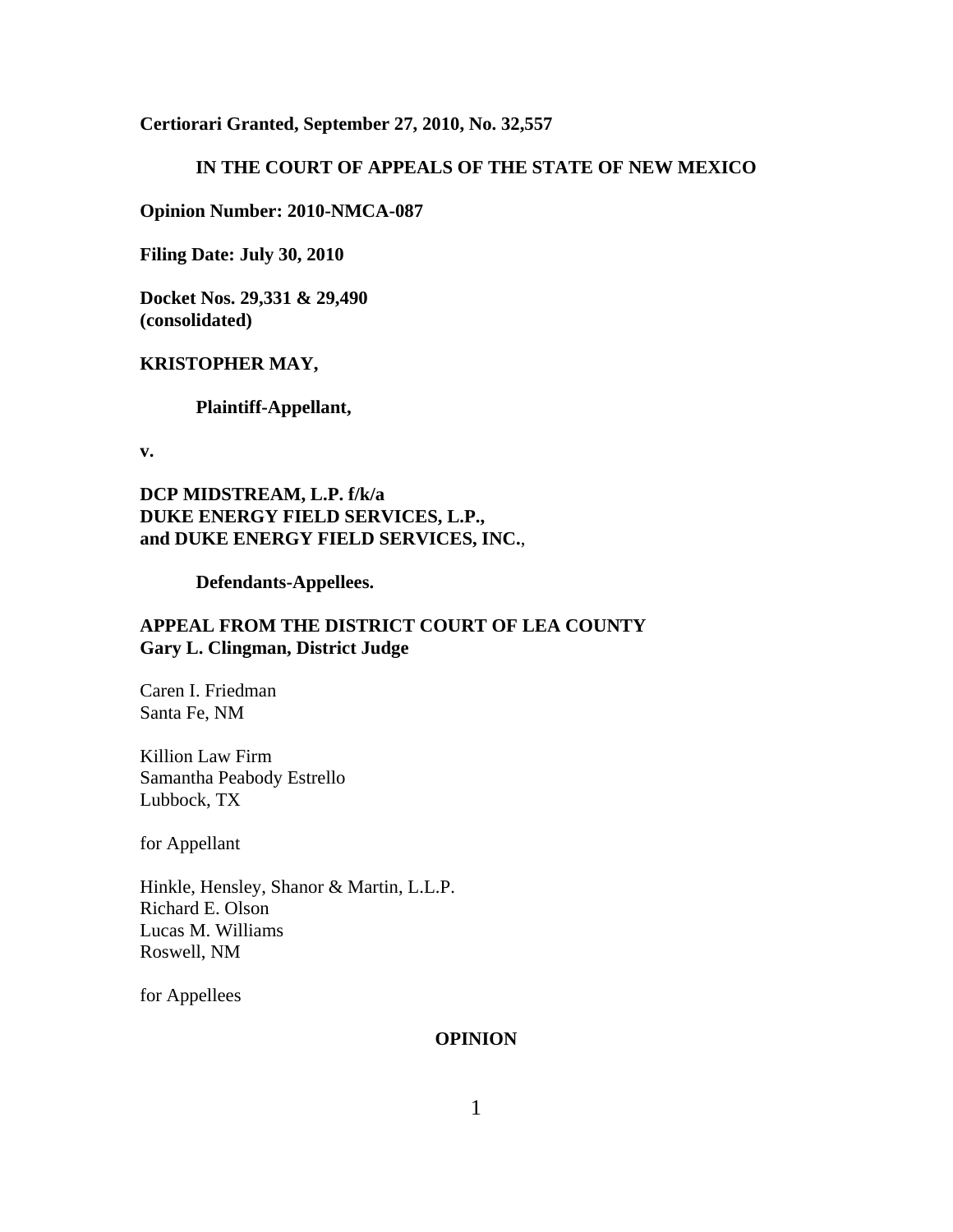#### **VIGIL, Judge.**

**{1}** Plaintiff appeals from two orders of the district court. First, the district court granted Defendants' motion for summary judgment, concluding that Plaintiff's evidence failed to satisfy the requirements of a *Delgado* claim. *See Delgado v. Phelps Dodge Chino, Inc.*, 2001-NMSC-034, ¶ 24, 131 N.M. 272, 34 P.3d 1148 ("We hold that when an employer intentionally inflicts or willfully causes a worker to suffer an injury that would otherwise be exclusively compensable under the [Workers' Compensation] Act, that employer may not enjoy the benefits of exclusivity, and the injured worker may sue in tort."). The district court then awarded Defendants, as prevailing parties, deposition costs in the amount of \$2,800.36. Rule  $1-054(D)(2)(e)$  NMRA. We affirm.

### **BACKGROUND**

**{2}** Defendants operate the Duke Energy/DCP Linam Ranch Facility where Plaintiff was employed. One of the functions of the facility is to receive gas pipe inspection gauges (pigs) that are sent through the pipeline to clean out deposits of paraffin, sulfates, and other buildup. These pigs are typically three feet in length, twelve inches in diameter, and weigh approximately forty-five pounds. The Eddy County pipeline pig receiver at the Linam Ranch Facility was modified to accept a "smart" pig, a much longer pig which also detects pipe weaknesses, pipe thickness, and leaks. Smart pigs measure about ten feet in length and weigh approximately 800 pounds. The modifications to the receiver included the addition of a twelve-foot section of pipe (pup) to accommodate the longer pig and a four-foot barrel extension. The barrel extension was an added safety precaution in the event that the pig entered the receiver at high velocity. Smart-pigging operations ceased, and the four-foot barrel extension was removed, but the receiver otherwise was left in its modified configuration and not returned to the original configuration design to safely receive regular pigs.

**{3}** Plaintiff was employed as a plant operator at the Linam Ranch Facility. Plaintiff was tasked to retrieve the pig from the Eddy County receiver. Due to the modified configuration of the receiver, Plaintiff was unable to determine that the pig was lodged in the twelve-foot pup, unable to determine that there was 250 pounds of pressure behind the pig, and unable to relieve any pressure from the pup. To determine the location of the pig, Plaintiff had to place himself in front of the receiver opening. Plaintiff was standing adjacent to the open door of the receiver when the pig suddenly became dislodged and struck him at approximately ninety miles per hour. Plaintiff was struck in the forearm, head, and jaw, resulting in significant injuries including a crushed hand, fractured wrist, fractured and dislocated elbow, fractured ulna, two transverse fractures of the neck, broken skull bone, and numerous lacerations to the face and body. A two-inch piece of his ulna was also found lodged in the pig that came to rest almost 300 feet from the receiver opening.

**{4}** Plaintiff brought suit alleging that Defendants' conduct was willful under the standards set out in *Delgado* and therefore his case fell outside of the exclusivity provision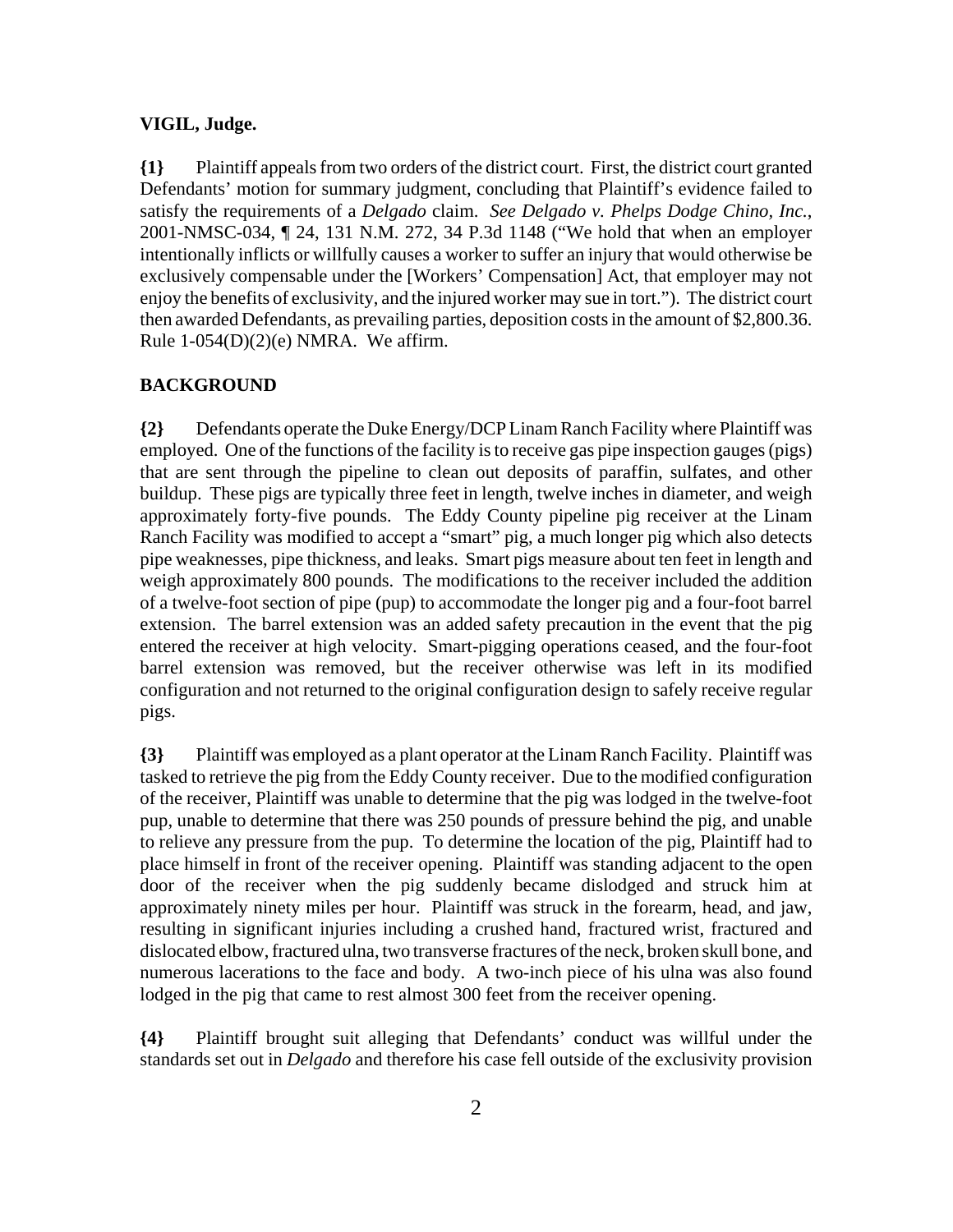in the Workers' Compensation Act. NMSA 1978, § 52-1-9 (1973). Defendants moved for summary judgment arguing that Plaintiff failed to produce evidence sufficient to support a *Delgado* claim. The district court granted the motion, concluding that, although negligent, Defendants' conduct simply did not rise to the egregious level of conduct exhibited by the employer in *Delgado*. Pursuant to Rule 1-054(D)(2)(e), Defendants submitted a bill of costs for deposition testimony and were awarded \$2,800.36. Plaintiff appeals.

#### **DISCUSSION**

**{5}** We review a district court order granting summary judgment de novo. *Self v. United Parcel Serv., Inc.*, 1998-NMSC-046, ¶ 6, 126 N.M. 396, 970 P.2d 582. "Summary judgment is appropriate where there are no genuine issues of material fact and the movant is entitled to judgment as a matter of law." *Id.* When the movant makes a prima facie showing that summary judgment is appropriate, "the burden shifts to the party opposing the motion to demonstrate the existence of specific evidentiary facts that require a trial on the merits." *Morales v. Reynolds*, 2004-NMCA-098, ¶ 19, 136 N.M. 280, 97 P.3d 612. This Court must view all evidence in the light most favorable to the party opposing the motion. *Id.* ¶ 22.

#### *Delgado* **Claim**

**{6}** Our Supreme Court in *Delgado* held that the exclusivity provision of the Workers' Compensation Act does not apply when the following requirements are satisfied:

[W]illfulness renders a worker's injury non-accidental, and therefore outside the scope of the Act, when: (1) the worker or employer engages in an intentional act or omission, without just cause or excuse, that is reasonably expected to result in the injury suffered by the worker; (2) the worker or employer expects the intentional act or omission to result in the injury, or has utterly disregarded the consequences; and (3) the intentional act or omission proximately causes the injury.

2001-NMSC-034, ¶ 26.

**{7}** In other words, for a claim to be outside of the scope of the Act a plaintiff must show "some evidence of the objective expectation of injury, the subjective state of mind of the employer, and the causal relationship between the intent and the injury." *Morales*, 2004- NMCA-098, ¶ 17. To survive a pre-trial motion for summary judgment on a *Delgado* claim, Plaintiff "must plead or present evidence that the employer met each of the three *Delgado* elements through actions that exemplify a comparable degree of egregiousness as the employer in *Delgado*." *Morales*, 2004-NMCA-098, ¶ 14. If a plaintiff cannot demonstrate conduct that approximates the egregious conduct exhibited by the employer in *Delgado* under the three-prong test, then summary judgment is appropriate. *Morales*, 2004-NMCA-098, ¶ 17.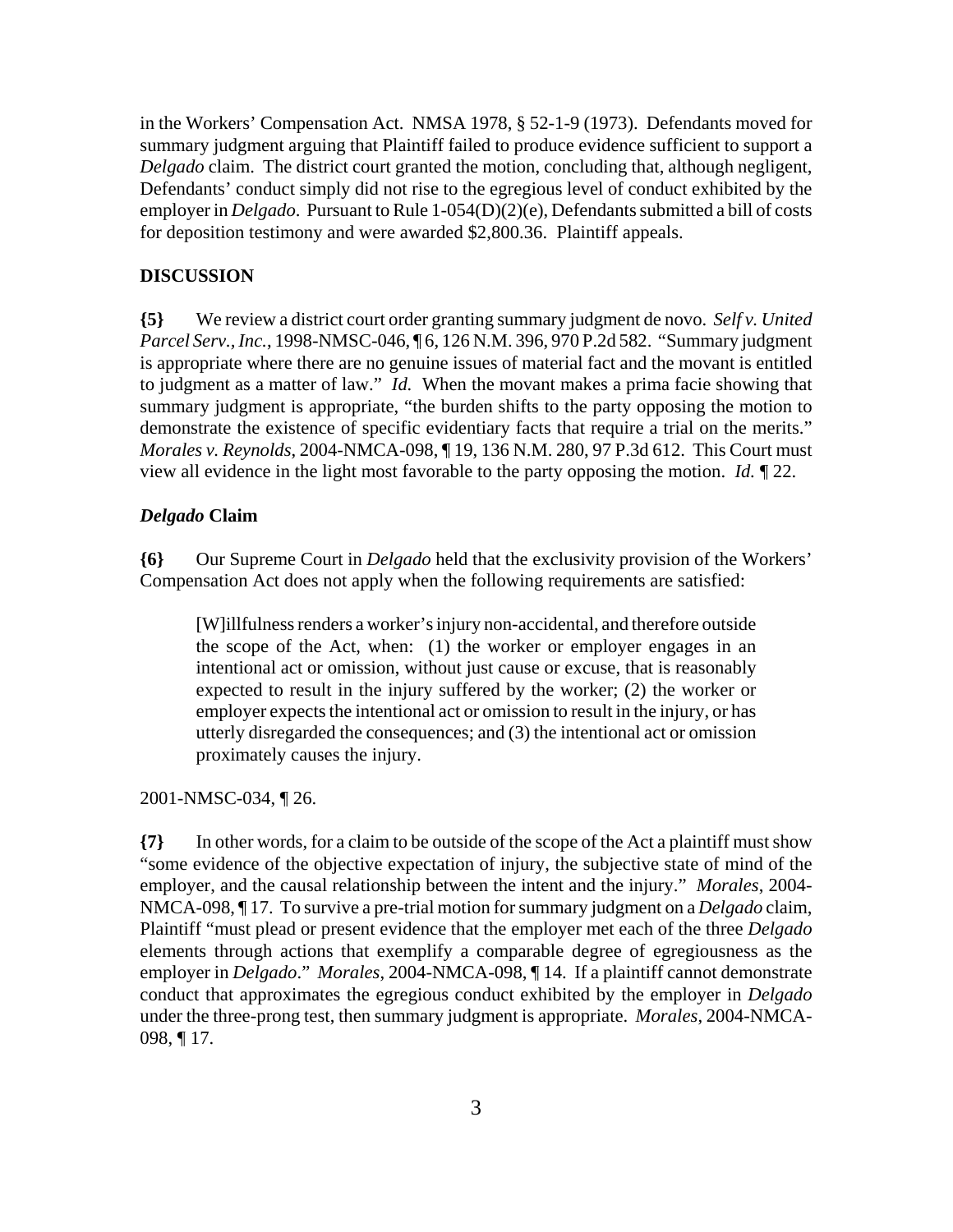**{8}** In *Morales*, we identified the type of situation that *Delgado* addresses: "a combination of deadly conditions, profit-motivated disregard for easily implemented safety measures, complete lack of worker training or preparation, and outright denial of assistance to a worker in a terrifying situation." *Morales*, 2004-NMCA-098, ¶ 10. The "critical measure" is whether the employer forced the employee to perform a task in a specific dangerous circumstance in which the employer should have been clearly aware of a substantial likelihood of injury or death. *Dominguez v. Perovich Props., Inc.*, 2005-NMCA-050, ¶ 22, 137 N.M. 401, 111 P.3d 721.

**{9}** The complaint alleges that, at all times between the cessation of smart pig operations on the Eddy County receiver and Plaintiff's injuries, Defendants knew that the receiver was "dangerously ill-suited for using and extracting the normal pig from the pipeline." The complaint further asserts that the failure to reconfigure the Eddy County receiver to receive normal pigs, and the failure to properly train Plaintiff in pig retrieval on the modified receiver, constitutes an intentional act or omission, without just cause or excuse, that was reasonably expected to result in the injury he suffered. Finally, the complaint alleges that the intentional act or omission on the part of Defendants proximately caused Plaintiff's injuries.

**{10}** The summary judgment record shows the following. An internal investigative report conducted by Defendants (TapRoot Report) after the incident indicates that operations personnel working on the Eddy County receiver were unable to determine with certainty the location of the pig in the receiver, unable to determine if any pressure was trapped behind the pig, and unable to relieve any pressure that may have become trapped. It also states that the "possibility of trapped pressure is never precluded." The report goes on to state, "operations personnel lacked a fundamental understanding of the mechanics and hazards associated with operating a pig receiver." The on-the-job training received by Plaintiff and other plant operators only concerned the original receiver, not the reconfigured receiver. Plaintiff asserts these facts could lead a reasonable person to believe that the failure to provide a way to detect trapped pressure in the line, the failure to provide a way to relieve pressure in the receiver, and the failure to properly train operating personnel to understand the fundamentals of the reconfigured receiver would lead to exactly the kind of calamity that befell Plaintiff.

**{11}** To demonstrate Defendants' subjective expectation of the injury, Plaintiff produced a note that was written when the receiver was being modified. A concern was expressed that the pig could get stalled in the receiver with pressure packed behind it. The note recommends mitigating the risk by adding a four-foot barrel extension to the receiver as well as positioning a person at a valve upstream of the receiver to relieve pressure if necessary. Once the smart pig operations ceased, Defendants removed the barrel extension and did not position a person upstream of the receiver during regular pig retrieval. Plaintiff also offered evidence that a supervisor received offers from several employees to change the receiver back to its original configuration, but he declined, stating that he would get to it eventually.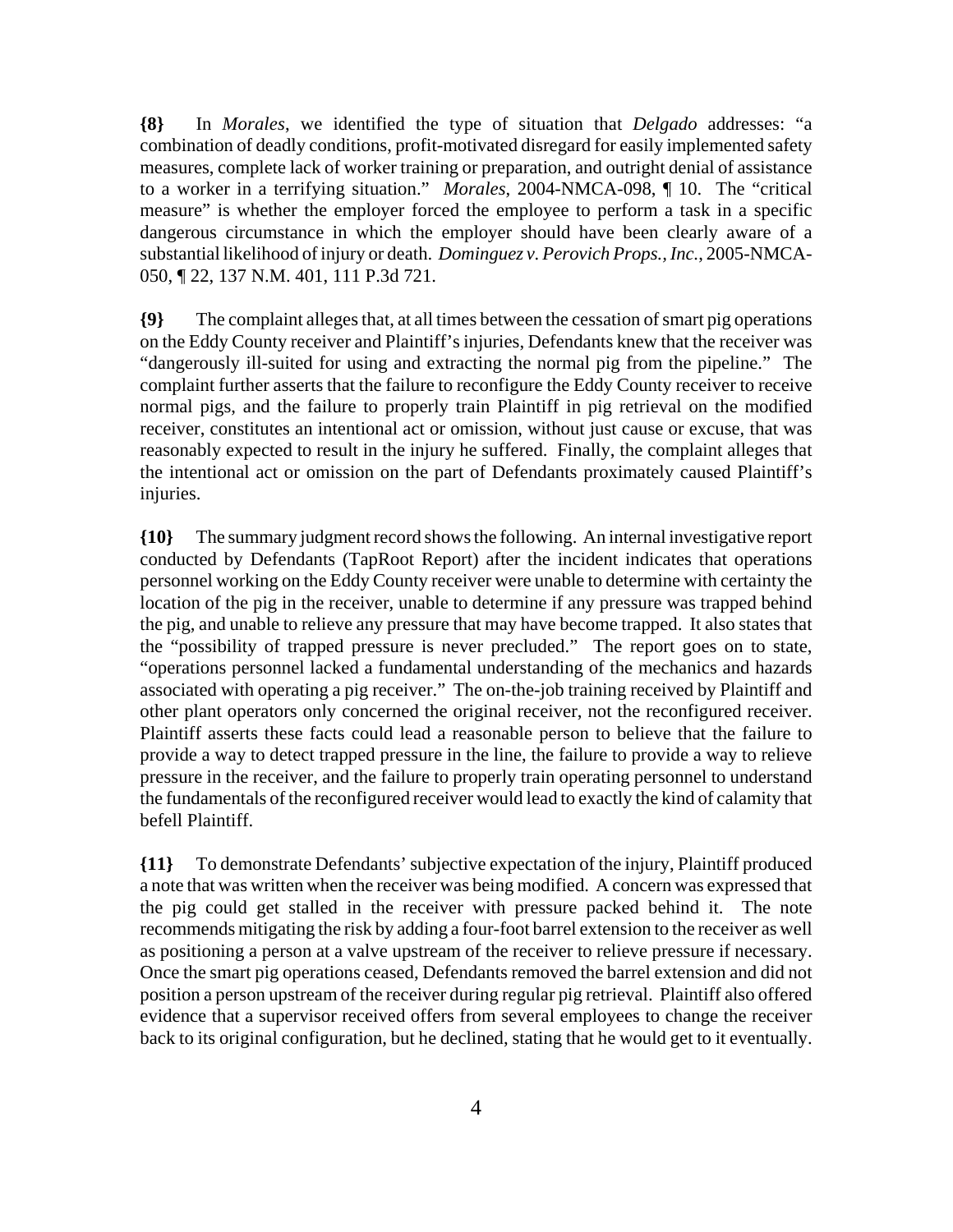**{12}** We conclude Plaintiff's evidence does not create material issues of fact for a jury to decide whether Defendants' actions and omissions exemplify a comparable degree of egregiousness as the employer in *Delgado*. In *Delgado* the employee was ordered to attempt to remove a giant cauldron of molten slag in a situation for which he had not been trained using unfamiliar equipment underneath a thirty-ton, overflowing cauldron. 2001-NMSC-034, ¶¶ 4-5. In this case, Plaintiff was performing a routine task, albeit on unsafe equipment, that he had performed at least ten times before. Moreover, while the employer in *Delgado* exhibited what this Court in *Morales* called "profit-motivated disregard for easily implemented safety measures," 2004-NMCA-098, ¶ 10, there is no proof in this case that Defendants' decision to keep the receiver in its modified state was profit-motivated in disregard for safety.

**{13}** Without question, Plaintiff's job would have been safer if the receiver had been reconfigured to receive normal pigs, or if it had been fitted with a vent to release excess pressure should the pig become lodged in the twelve-foot section of pipe originally intended for the smart pig. In *Dominguez* we said, "The difficult analytic issue is whether an employer's egregious and knowing general disregard for safety measures can come within *Delgado* and thereby remove the employer's protection from a tort claim." *Dominguez*, 2005-NMCA-050, ¶ 7. We conclude that having an employee perform a routine, familiar task which he had performed before is not the same as sending an employee to face certain injury. The absence of safety measures by itself demonstrates neither intent nor an inherent probability of injury, and we believe the Supreme Court in *Delgado* intended more than the disregard of preventative safety devices when contemplating an exception to the Workers' Compensation Act. *See Dominguez*, 2005-NMCA-050, ¶¶ 21-22. An employer's disregard for safety requirements designed to help prevent injury and death on the job does not mean that an employer "specifically and wilfully caused the employee to enter harm's way, facing virtually certain serious injury or death, as contemplated under *Delgado*." *Dominguez*, 2005- NMCA-050, ¶ 22. To reach the *Delgado* exception, it is critical that the employer has, "*in a specific dangerous circumstance*" required the employee to perform a task where the employer is or should clearly be aware that there is a substantial likelihood the employee will suffer injury or death by performing the task." *Dominguez*, 2005-NMCA-050, ¶ 22 (emphasis added). We conclude that the foregoing language is directly applicable to the facts of the case now before us.

**{14}** The facts of *Delgado* are manifestly more egregious than those in the present case. When confronted with a new and frightening situation that he was completely unprepared for, the worker radioed his superiors and repeatedly insisted that he did not want to perform the task and he was not trained to handle the situation. 2001-NMSC-034, ¶ 34. Plaintiff in this case was performing an operation he had performed successfully several times before. The employer in *Delgado* knew that it was sending an employee into almost certain injury or death, and utterly disregarded the consequences in favor of the profit bottom line. Defendants in this case allowed a negligently dangerous condition to persist, but there is no indication that, in leaving the receiver in its reconfigured state, they knew or expected Plaintiff's injuries to occur. While Plaintiff has presented evidence that calls into question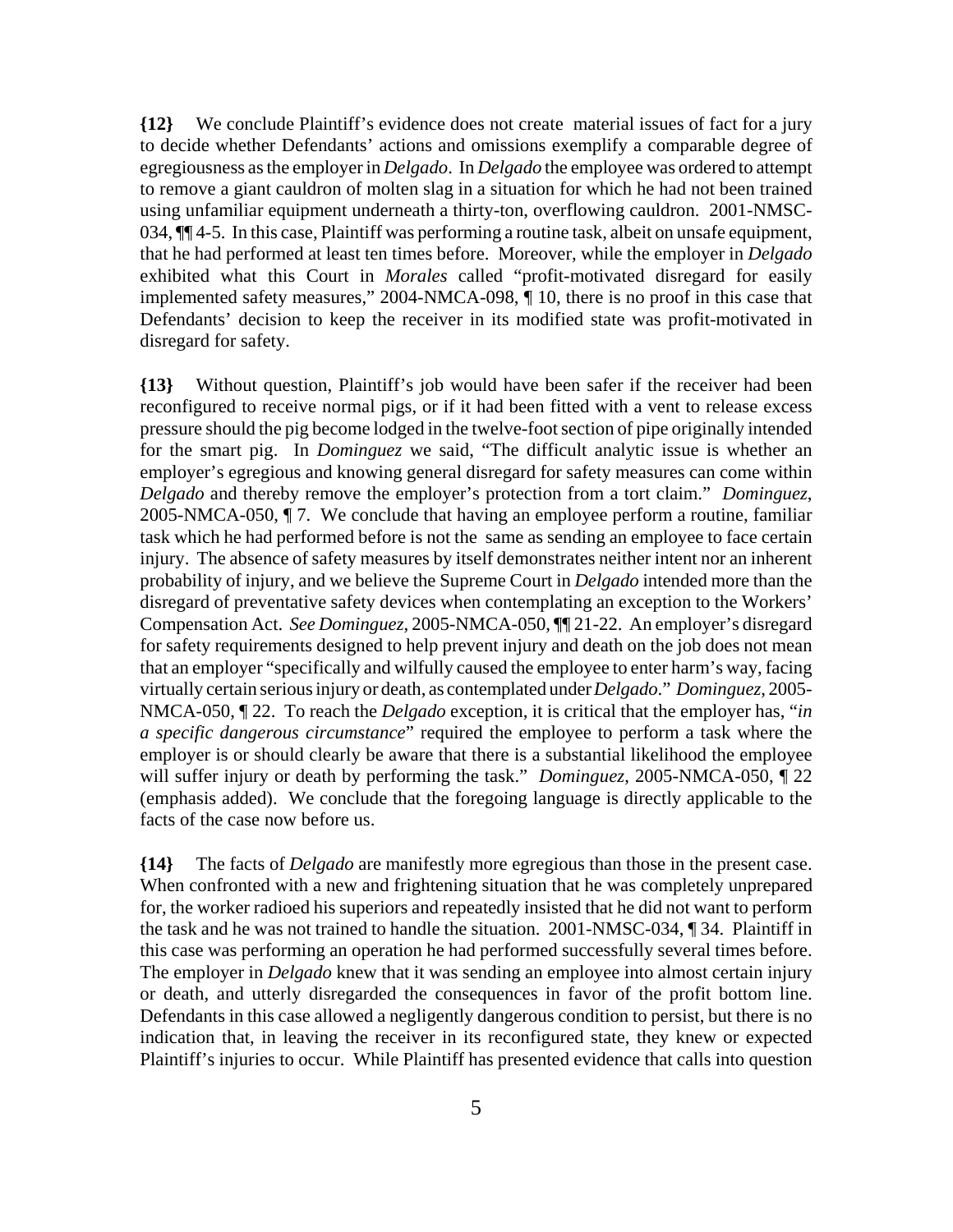whether Defendants knew that the receiver was dangerous, it does not reflect such a severe disregard for human life and limb as presented in *Delgado*. The situation faced by Plaintiff is simply not analogous to the anticipated and sudden calamity that the worker in *Delgado* faced.

**{15}** Under these facts, there is little doubt that Defendants were negligent, perhaps even grossly negligent, as the district court noted. However, negligence is not enough. Defendants did not exhibit conduct of the same level of callousness and egregiousness exhibited by the employer in *Delgado*. Plaintiff's evidence is not sufficient to survive Defendants' motion for summary judgment.

#### **Award of Costs**

**{16}** The trial court awarded deposition costs in favor of Defendants in the amount of \$2,800.36. Rule 1-054(D)(1) states that costs "shall be allowed to the prevailing party unless the court otherwise directs" and Rule 1-054(D)(2)(e)(ii) provides that the cost of a deposition in successful support or defense of a motion for summary judgment is generally recoverable as a cost. The language of the rule creates a presumption for an award of costs in favor of the prevailing party, and the burden is on the losing party to demonstrate circumstances that justify the reduction or denial of costs. *Apodaca v. AAA Gas Co.*, 2003-NMCA-085, ¶ 103, 134 N.M. 77, 73 P.3d 215. We review a district court assessment of costs under the abuse of discretion standard. *Id.*

**{17}** Plaintiff claims that because he is unable to pay, an award of costs is unjust, and the district court therefore abused its discretion in awarding these costs to Defendants. We agree that a losing party's ability to pay is a proper factor for a district court to consider in determining whether to award costs. *Id.* However, the district court did consider Plaintiff's ability to pay in exercising its discretion. Plaintiff's affidavit detailing his monthly income and costs indicates that he and his fiancé have approximately \$7000 in disposable income every year. The district court relied on this information and determined in its discretion that the deposition costs award of \$2,800.36 was appropriate. While we might have come to a different conclusion, the district court relied on facts in the record and came to a logical conclusion. We therefore conclude the district court did not abuse its discretion. *See City of Santa Fe v. Komis*, 114 N.M. 659, 663, 845 P.2d 753, 757 (1992) ("The trial court abuses its discretion when . . . [it]'s rulings [are] clearly against the logic and effect of the facts and circumstances before the court.").

#### **CONCLUSION**

**{18}** The district court order granting Defendants summary judgment and the district court order awarding costs in favor of Defendants are affirmed.

#### **{19} IT IS SO ORDERED.**